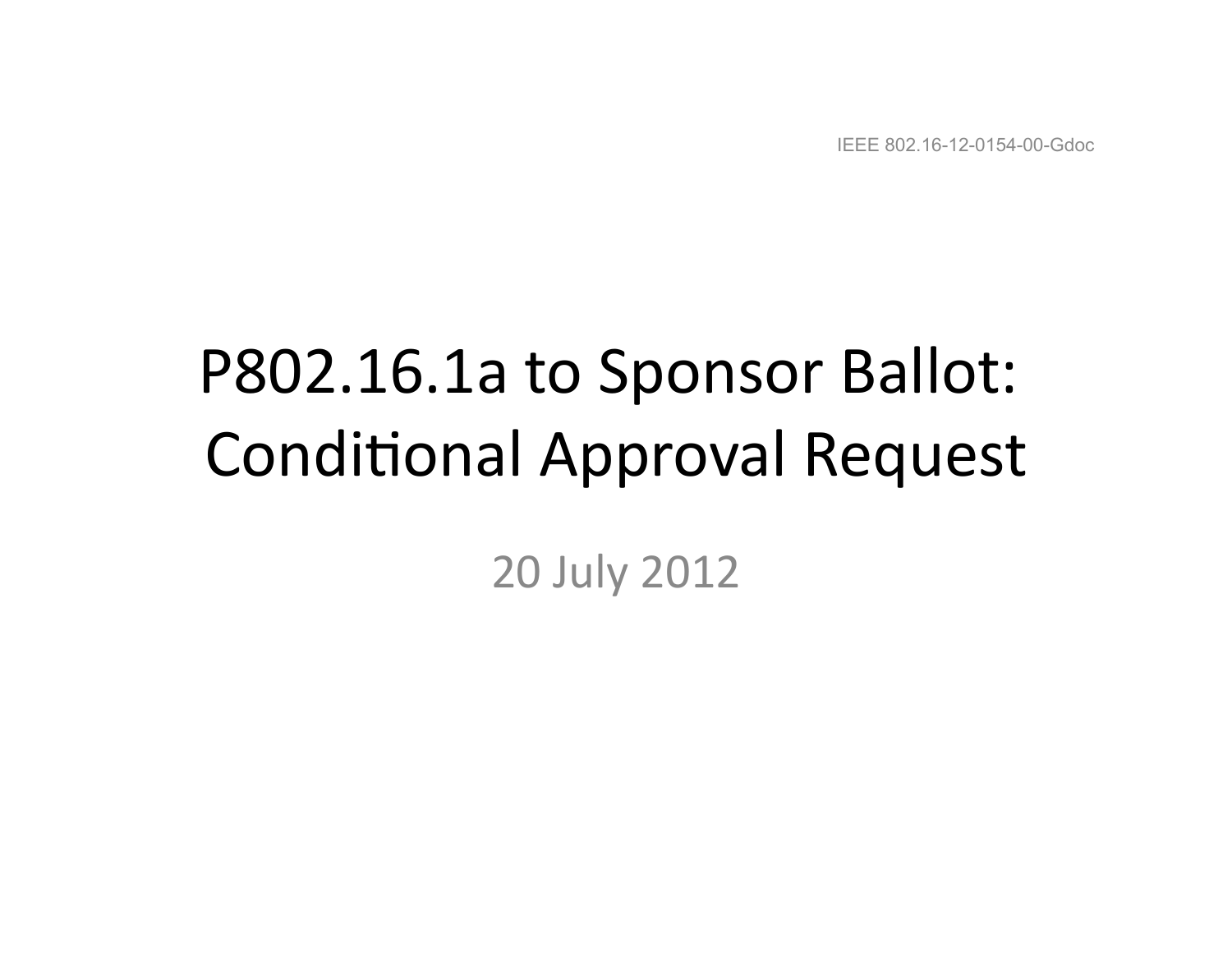### Rules: OM (2012-06-04) Clause 13

motions requesting conditional approval to forward when the prior ballot has closed shall be accompanied by:

- Date the ballot closed
- Vote tally including Approve, Disapprove and Abstain votes
- Comments that support the remaining disapprove votes and Working Group responses.
- Schedule for recirculation ballot and resolution meeting.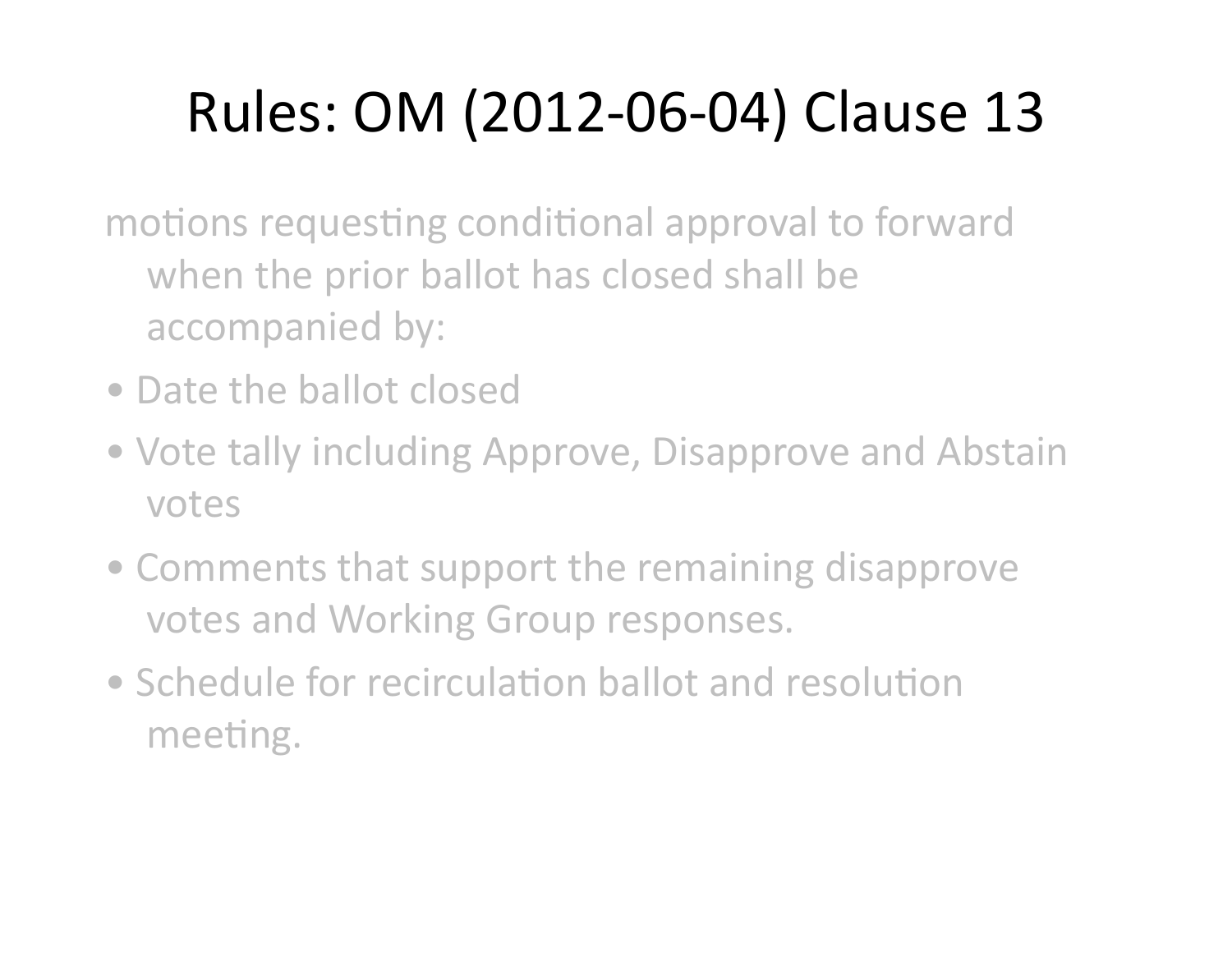### Dates the ballots closed

| <b>Stage</b>               | Open  | <b>Close</b> |
|----------------------------|-------|--------------|
| WG Letter Ballot #38 5 Feb |       | 6 Mar 2012   |
| WG Recirc #38a             | 5 Apr | 4 May 2012   |
| WG Recirc #38b             | 8 Jun | 9 Jul 2012   |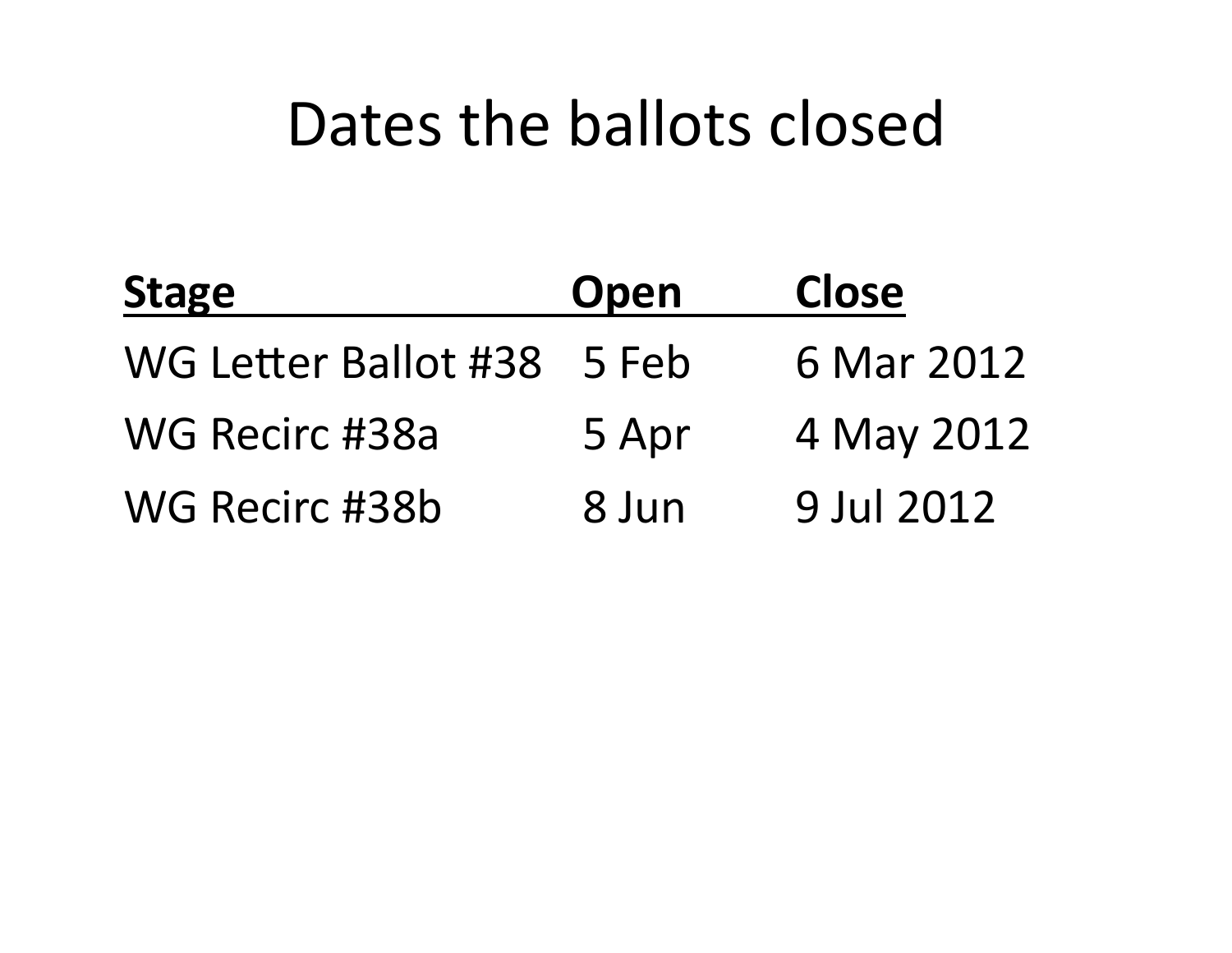## Vote tally including Approve, Disapprove and Abstain votes

43 Approve (100%) 

- 0 Disapprove with comment
- 0 Disapprove without comment
- 6 Abstain
- Return ratio requirement met (56%)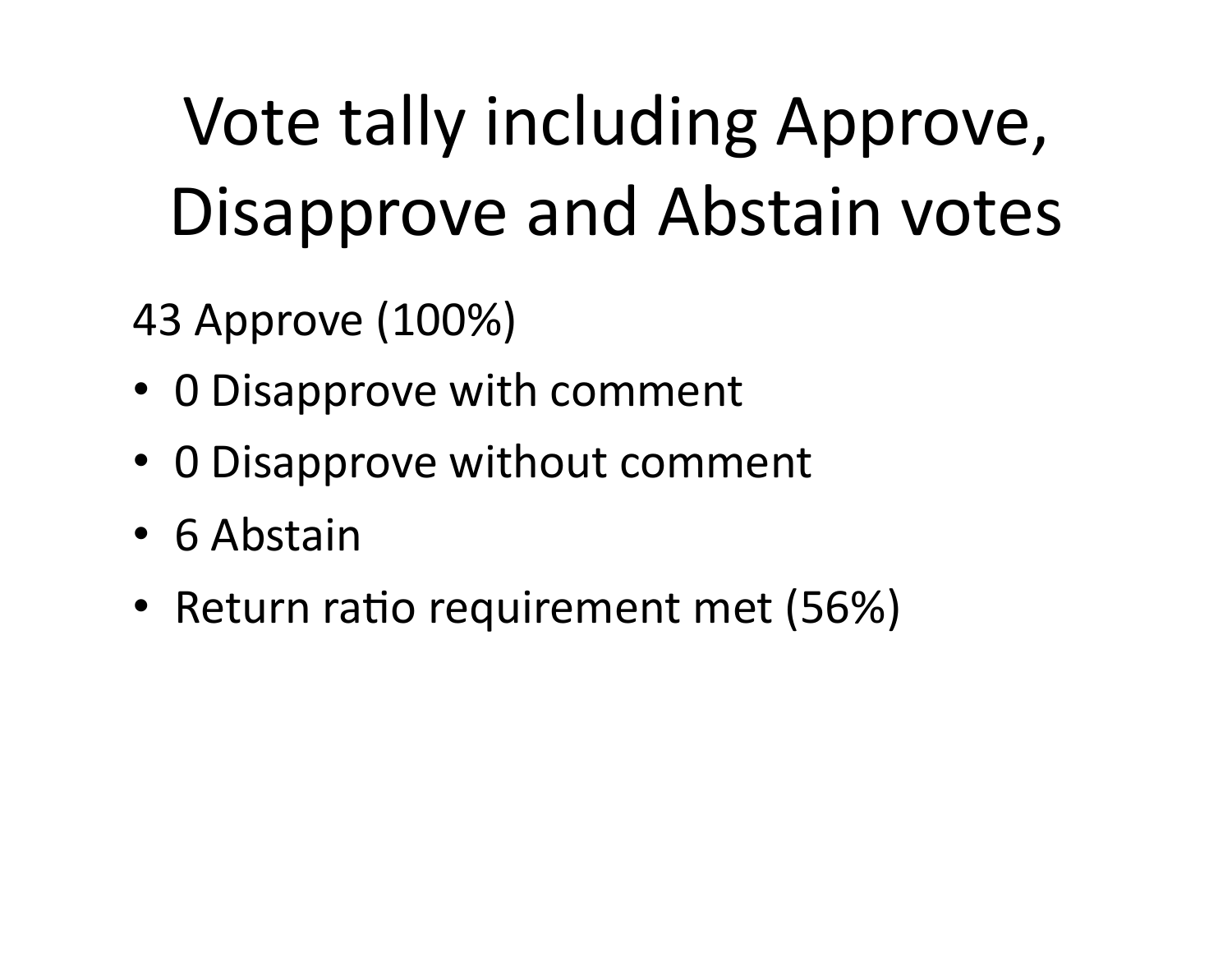### Comment resolution **Disapprove comment status**

- Working Group Letter Ballot #38
	- 0 disapprove
- Recirculation Letter Ballot #38a
	- 0 disapprove
- Recirculation Letter Ballot #38b
	- 0 disapprove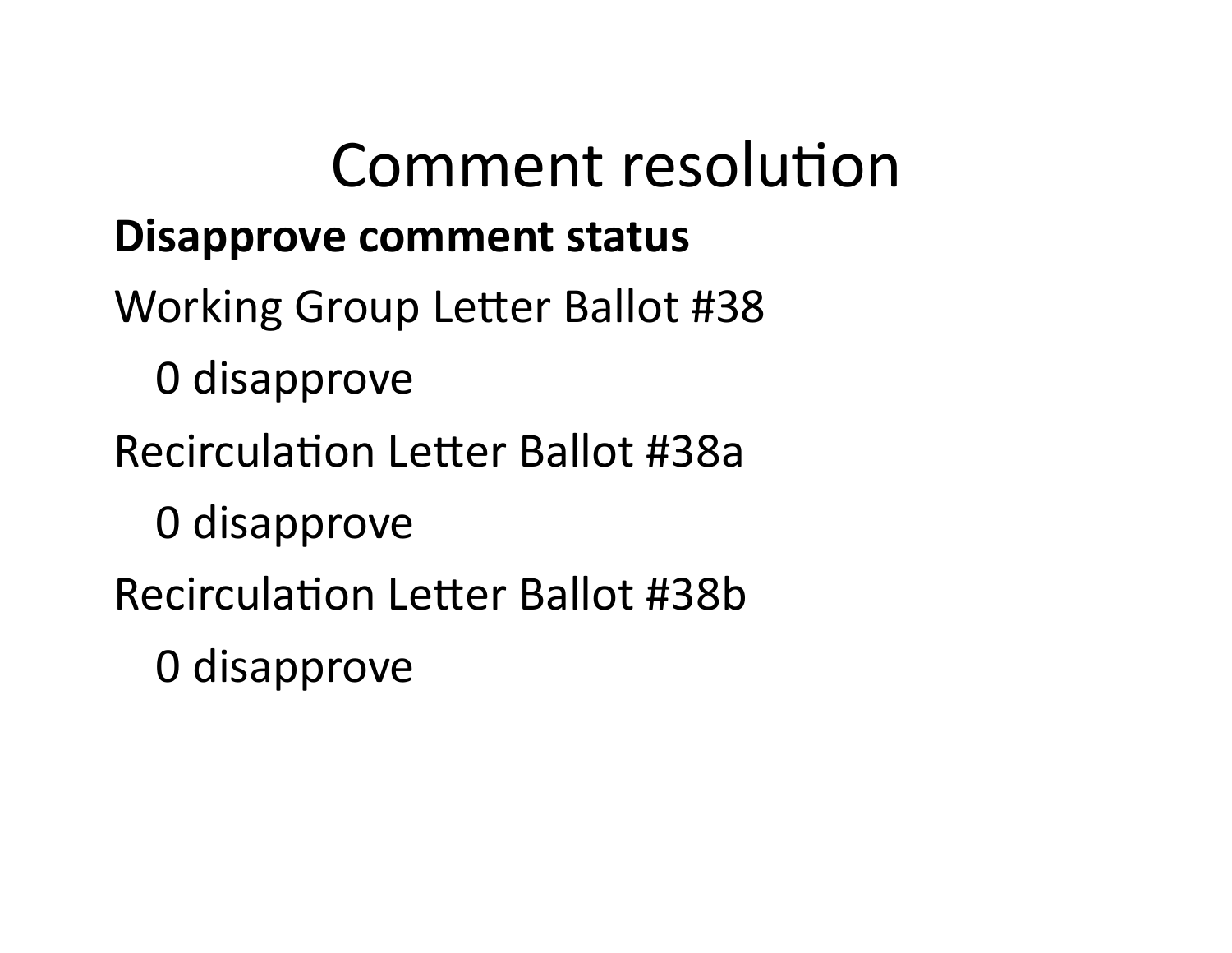## Schedule for recirculation ballot

- Ballot Group formation is completed
- 15 day WG Confirmation Ballot (approximately 27 July 2012 to 11 August 2012)
- if conditions met:
	- $-$  30-day Sponsor Ballot (approximately 13 Aug 10 Sept 2012)
- else
	- Comment resolution followed by recirc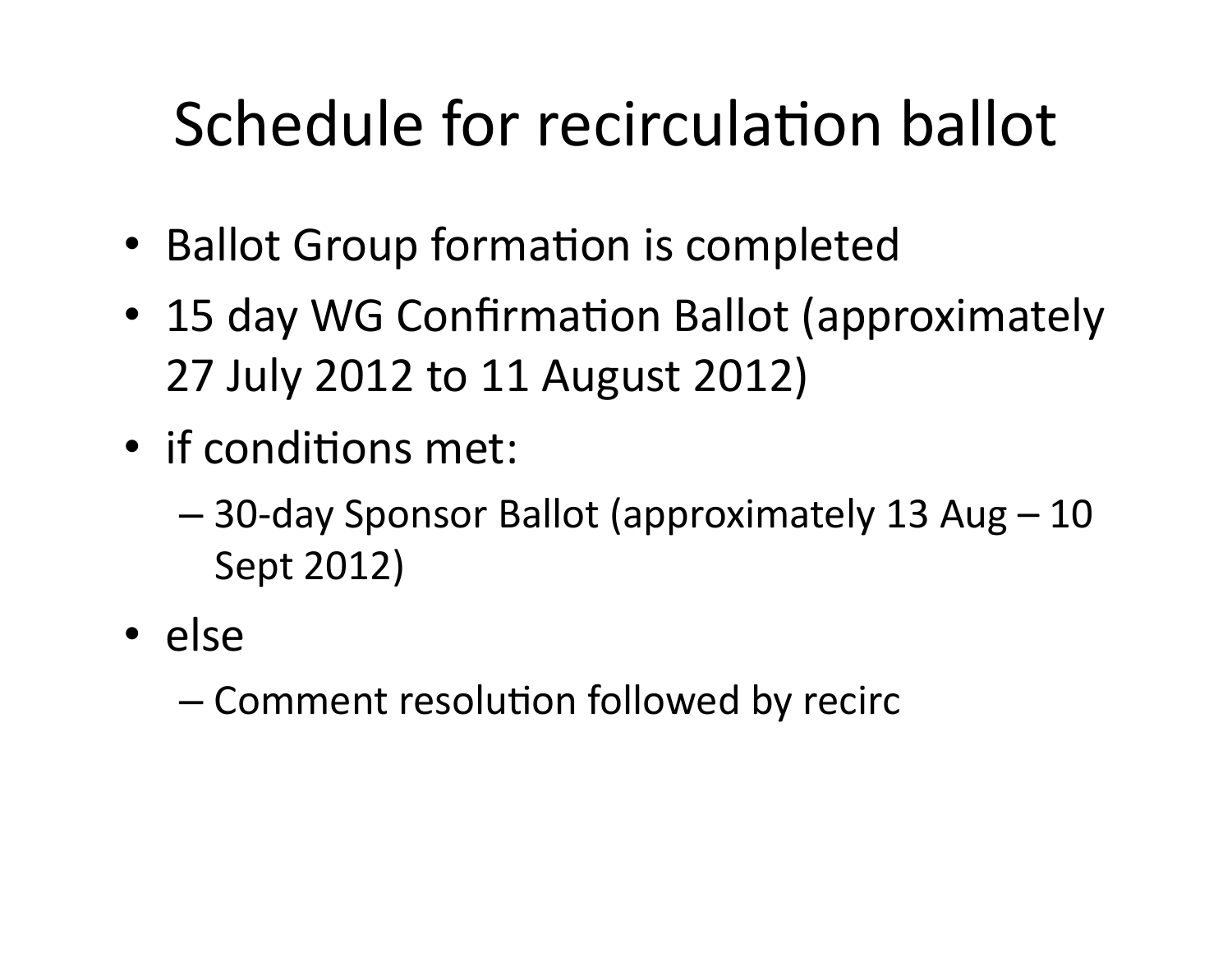### 802.16 WG Motion

802.16 Closing Plenary: 2012-07-19 

Motion: "To request EC Conditional approval to forward Draft P802.16.1a/D4 to Sponsor Ballot"

- Proposed: Tim Godfrey
- Seconded: Eunkyung Kim
- Approved 14-0-0